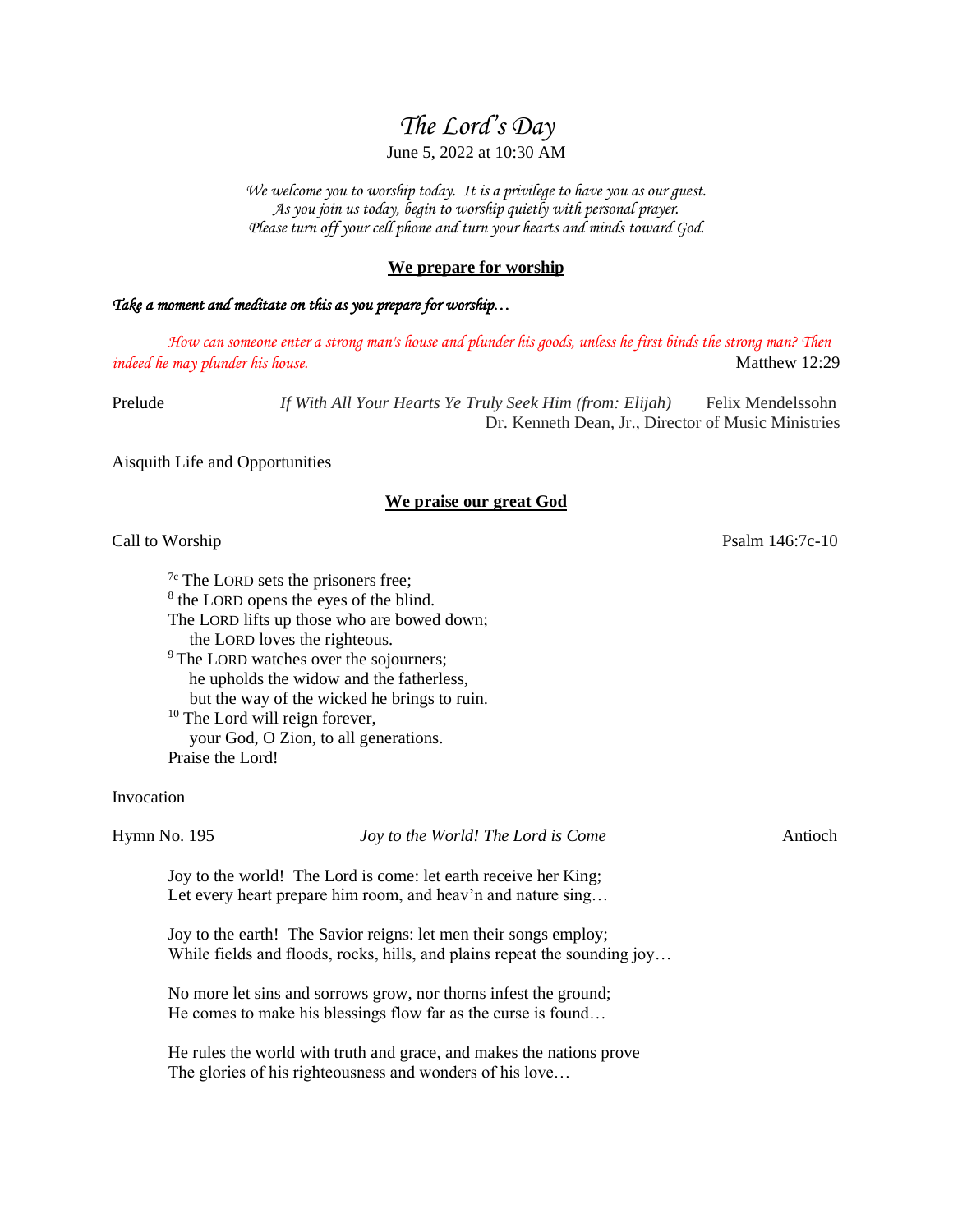## **We embrace Christ our Savior**

Psalter Reading (Responsive) Psalm 90

1 Lord, you have been our dwelling place in all generations.

**<sup>2</sup> Before the mountains were brought forth, or ever you had formed the earth and the world, from everlasting to everlasting you are God.**

<sup>3</sup> You return man to dust and say, "Return, O children of man!"

**<sup>4</sup> For a thousand years in your sight are but as yesterday when it is past, or as a watch in the night.**

 $<sup>5</sup>$  You sweep them away as with a flood; they are like a dream, like grass that is renewed in the</sup> morning:

**6 in the morning it flourishes and is renewed; in the evening it fades and withers.**

 $<sup>7</sup>$  For we are brought to an end by your anger; by your wrath we are dismayed.</sup>

**<sup>8</sup> You have set our iniquities before you, our secret sins in the light of your presence.**

 $9$  For all our days pass away under your wrath; we bring our years to an end like a sigh.

**<sup>10</sup> The years of our life are seventy, or even by reason of strength eighty; yet their span is but toil and trouble; they are soon gone, and we fly away.**

<sup>11</sup> Who considers the power of your anger, and your wrath according to the fear of you?

**<sup>12</sup> So teach us to number our days that we may get a heart of wisdom.**

<sup>13</sup> Return, O Lord! How long? Have pity on your servants!

**<sup>14</sup> Satisfy us in the morning with your steadfast love, that we may rejoice and be glad all our** 

<sup>15</sup> Make us glad for as many days as you have afflicted us, and for as many years as we have seen evil.

**<sup>16</sup> Let your work be shown to your servants, and your glorious power to their children.**  $17$  Let the favor of the Lord our God be upon us, and establish the work of our hands upon us; **Yes, establish the work of our hands!**

The Silent Confession of God's People

Assurance of the Certainty of God's Grace 2 Peter 3:8-9

<sup>8</sup> But do not overlook this one fact, beloved, that with the Lord one day is as a thousand years, and a thousand years as one day. <sup>9</sup> The Lord is not slow to fulfill his promise as some count slowness, but is patient toward you, not wishing that any should perish, but that all should reach repentance.

**days.**

Confession of Faith Westminster Shorter Catechism, Question 26

Q. 26 How does Christ execute the office of a king? **Christ executes the office of a king, in subduing us to himself, in ruling and defending us, and in restraining and conquering all his and our enemies.**

Hymn No. 300 *Blessing and Honor and Glory and Power* O Quanta Qualia

Blessing and honor and glory and power, Wisdom and riches and strength evermore Give ye to him who our battle hath won, Whose are the kingdom, the crown, and the throne.

Soundeth the heav'n of the heav'ns with his name;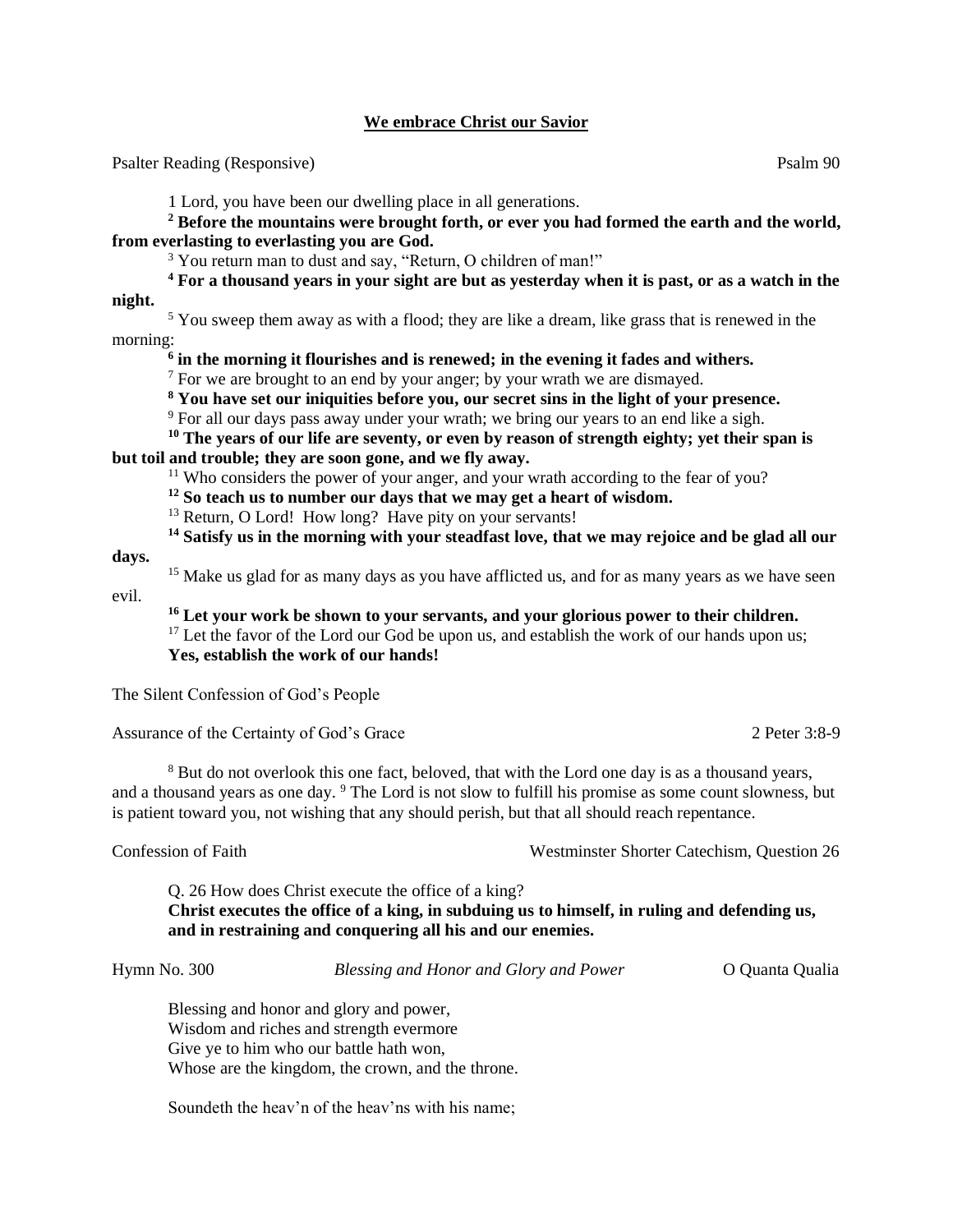Ringeth the earth with his glory and fame; Ocean and mountain, stream, forest, and flower Echo his praises and tell of his power.

Ever ascendeth the song and the joy; Ever descendeth the love from on high; Blessing and honor and glory and praise— This is the theme of the hymns that we raise.

Give we the glory and praise to the Lamb; Take we the robe and the harp and the palm; Sing we the song of the Lamb that was slain, Dying in weakness, but rising to reign.

# **We acknowledge God's blessings**

The Prayers of God's People and the Lord's Prayer (in unison) **REMark Werner** 

## **We respond in gratitude for God's blessing**

The Giving of God's Tithes and Our Offerings

Offertory *Rejoice the Lord is King* John Darwall

Rejoice, the Lord is King: your Lord and King adore! Rejoice, give thanks, and sing, and triumph evermore: **Lift up your heart, lift up your voice! Rejoice, again I say, rejoice!** His kingdom cannot fail; he rules o'er earth and heav'n; The keys of death and hell are to our Jesus giv'n: **Lift up your heart, lift up your voice! Rejoice, again I say, rejoice!** He all His foes shall quell, shall all our sins destroy, and ev'ry bosom swell with pure seraphic joy: **Lift up your heart, lift up your voice! Rejoice, again I say, rejoice!** Rejoice, the Lord is King: Adore! Rejoice, the Lord is King: You Lord and King adore! Rejoice, Sing, triumph evermore: **Lift up your heart, lift up your voice! Rejoice, again I say, rejoice!**

*The Doxology* **(***Hymnal***, pg. 731)** and Prayer of Dedication

Praise God from whom all blessings flow; Praise Him, all creatures here below; Praise Him above ye heav'nly host: Praise Father, Son, and Holy Ghost. Amen.

# **We hear God speak in Word and Sacrament**

Scripture Reading Revelation 20:1-3 Pew Bible pg. 1040

<sup>1</sup> Then I saw an angel coming down from heaven, holding in his hand the key to the bottomless pit and a great chain. <sup>2</sup> And he seized the dragon, that ancient serpent, who is the devil and Satan, and bound him for a thousand years, <sup>3</sup> and threw him into the pit, and shut it and sealed it over him, so that he might not deceive the nations any longer, until the thousand years were ended. After that he must be released for a little while.

Sermon The Contract of Satan is Bound" Pastor Ceselsky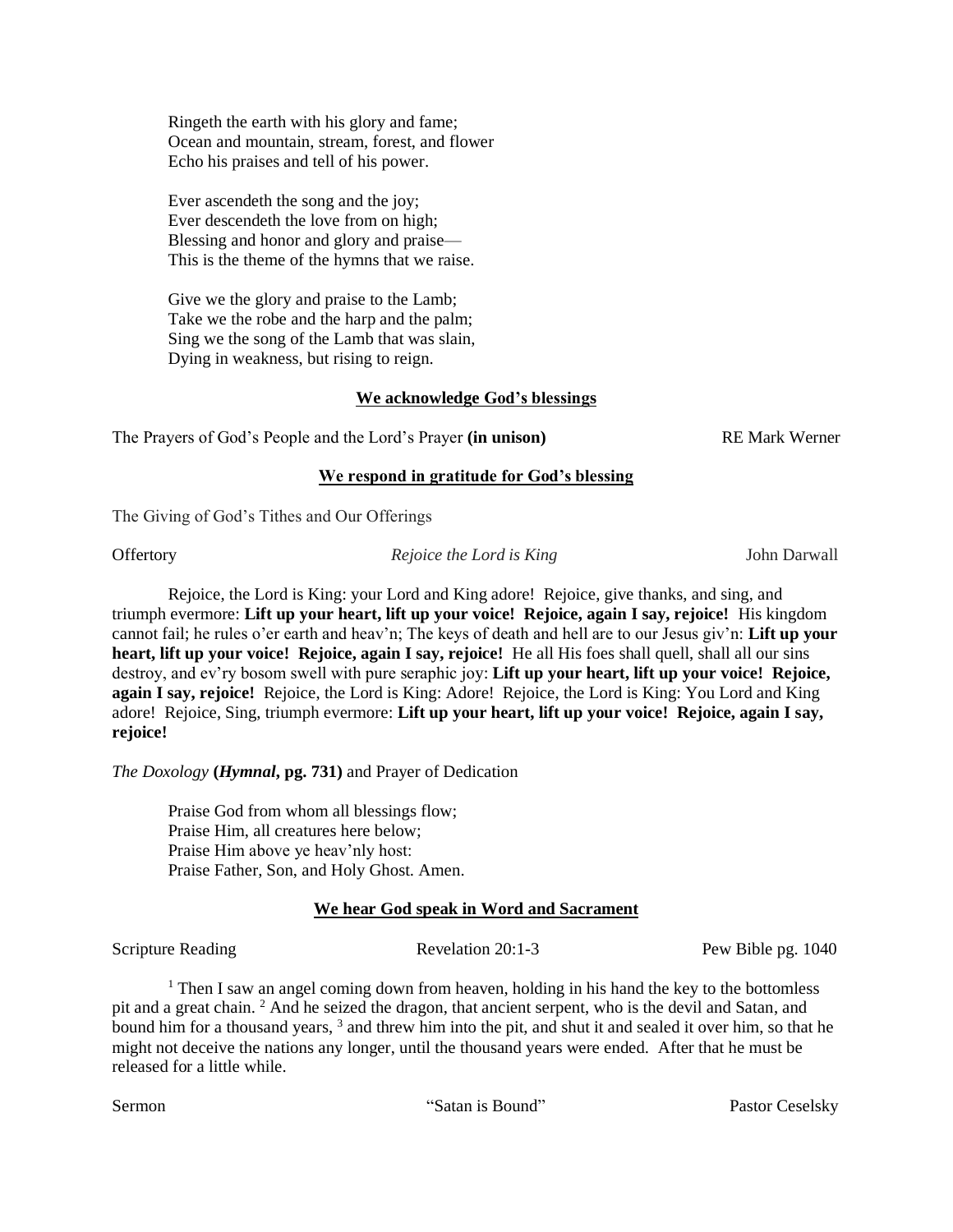Celebration of the Lord's Supper

## **We respond to God's grace**

Hymn No. 444 *O Zion, Haste, O Zion, Haste, Your Mission High Fulfilling* Tidings

O Zion, haste, your mission high fulfilling, to tell to all the world that God is light; That he who made all nations is not willing one soul should perish, lost in shades of night.

## *Publish glad tidings, tidings of peace; tidings of Jesus, redemption and release.*

Behold how many thousands still are lying bound in the darksome prison-house of sin, With none to tell them of the Savior's dying, or of the life he died for them to win.

Proclaim to every people, tongue, and nation that God, in whom they live and move, is love; Tell how he stooped to save his lost creation, and died on earth that man might live above.

Give of your sons to bear the message glorious; give of your wealth to speed the on their way; Pour out your soul for them in prayer victorious; and all your spending Jesus will repay.

| Benediction and Three-Fold Amen ( <b>Hymnal</b> , pg 740) |                       | Danish                              |
|-----------------------------------------------------------|-----------------------|-------------------------------------|
| Postlude                                                  | <i>The Solid Rock</i> | William Bradbury, arr. Lloyd Larson |

#### **Announcements**

**We will be holding a COOKOUT** (hamburgers and hot dogs) following the worship service on Sunday, THIS MORNING. All are invited to participate.

**The Summer Book Club** begins THIS WEEK, reading Dr. Dane Ortlund's book "Gentle and Lowly: The Heart of Christ for Sinners and Sufferers." Dr. Ortlund is a PCA pastor serving in Illinois. Rev. Stuart & Sandy Jones will be leading the study. This is open to ALL and will be held from June  $7 -$ August 16 (excluding July 5) on Tuesday mornings at 10:00 AM here at the church. Everyone who wishes to attend will receive a free book and study guide. There is a schedule on the tables in the narthex.

**The deacons** have decided that we will be doing 2 workdays this year. The first will be on Saturday, June the 11th at 9:00am. We will be working on cleaning house as much as we can. We will be moving everything we can down to the first-floor classroom(s) where it will be marked as trash or something to give away. The second date will be Saturday, July the 16th at 9:00am. This will be a "normal" workday and we will take all of the stuff from the first day and throw it all into a dumpster that we will be renting.

We will hold a Q & A time following the worship service next Sunday for those interested in the work of this year's General Assembly.

**Classical Guitarist Andrew Oswinkle** will be performing holding a fundraiser at Aisquith NEXT Sunday, June 12 at 4 p.m. Come help Andrew raise funds to attend the Brevard Summer Institute.

**We will be hosting a baby shower** for Sarah Walters (Soule) – The updated date for the shower is Sunday, July 24 following the Worship Service. Please rsvp to Julie Ceselsky.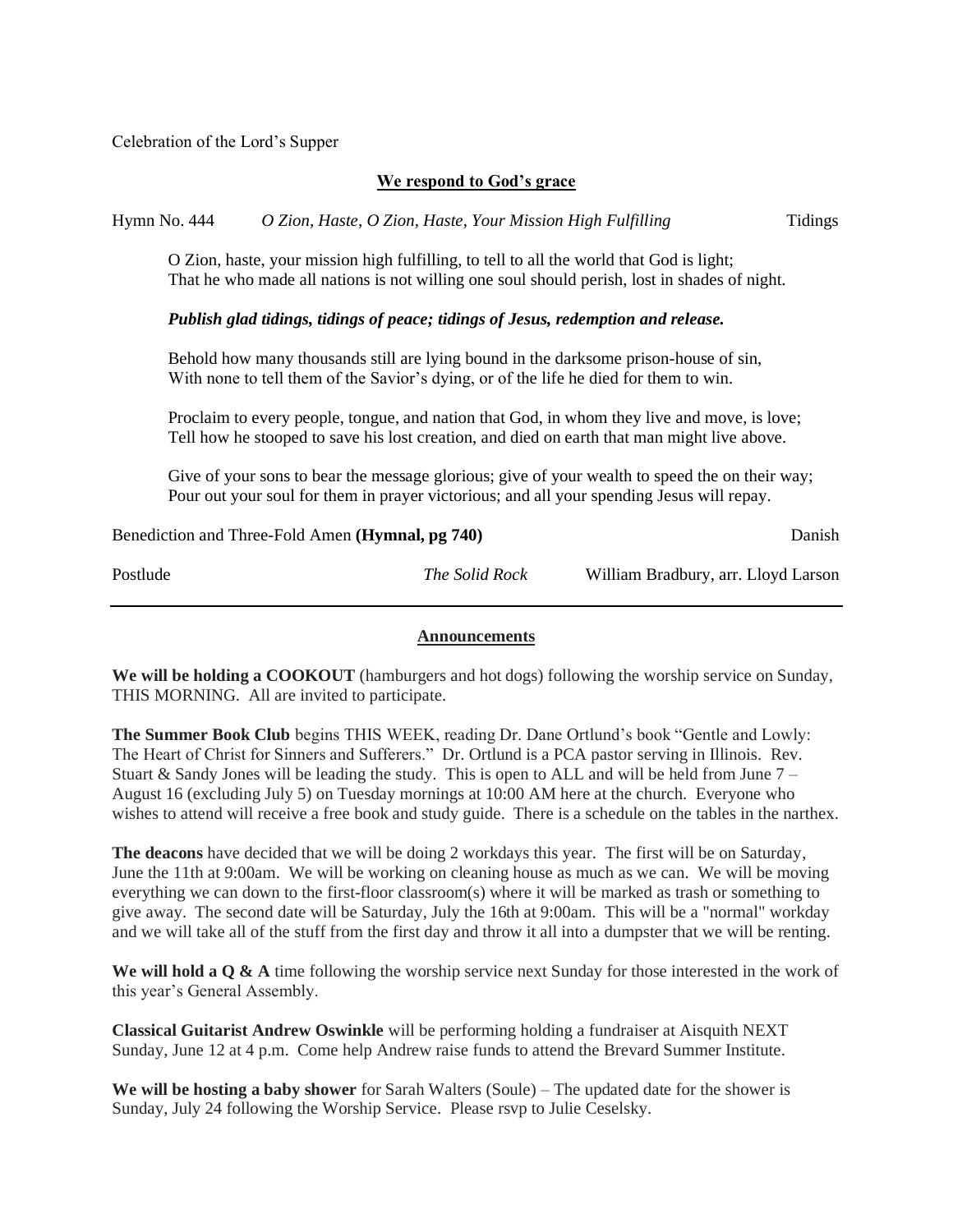**We are still collecting** used inkjet cartridges. There is a box in the kitchen labeled for the donations.

## **Prayer Requests**

- 1. Please continue to be in prayer for Maise Manning's daughter, Yvonne, as she remains in the hospital in Jamaica with continuing problems.
- 2. Please continue be in prayer for Sarah Walters (Soule) and her husband Matthew as they await the birth of their first child in August.
- 3. Please be in prayer for the many members, family members and friends of the Aisquith Community who currently struggling with Covid, various other illnesses and other physical and emotional issues.

## **Church Officers**

**Ruling Elders:** Tim Bracken, John Cicone (Clerk), Jeff Soule & Mark Werner **Deacons:** Andrew Bell, Gus DeFord, & Ken Schumann (President) **Deaconesses:** Christine Clark, Debbie DeFord, Fran Oswinkle, & Jeanne Williams (Moderator)

# **Sermon Notes**

Date: June 5, 2022 Text: Revelation 20:1-3 Sermon Title: "Satan is Bound" Delivered By: Pastor John Ceselsky

Proposition: Satan is Bound.

Main Point 1: When was Satan Bound?

Point 1: Still future?

Point 2: One other passage in the whole of the New Testament.

Point 3: The Life of Jesus.

Main Point 2: By Whom was Satan Bound?

Point 1: An Angel. (vs. 2)

Point 2: Christ.